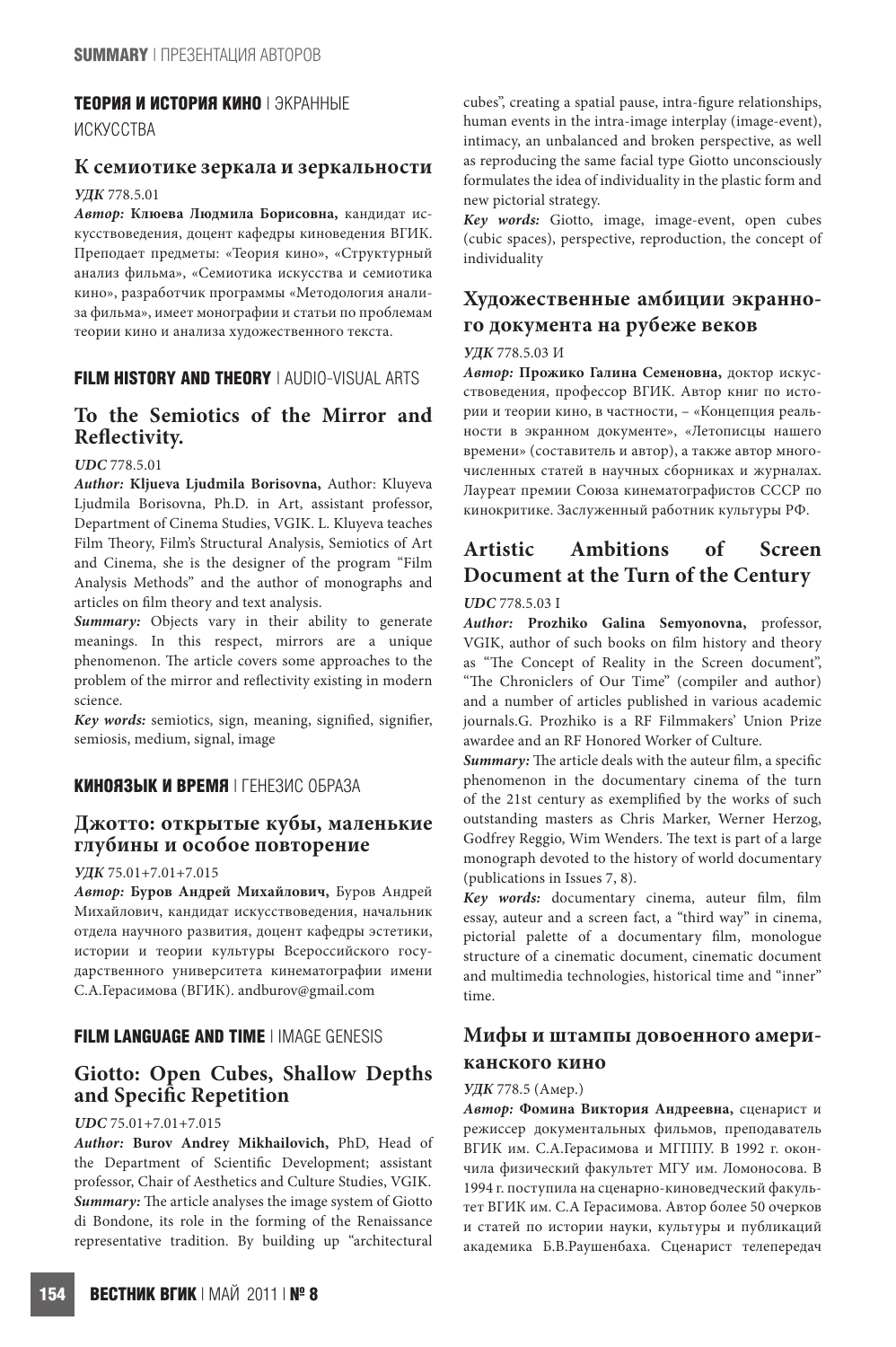«Очевидное-невероятное», «Документальный экран». Автор и продюсер телевизионного цикла «Фрактал». Член Союза журналистов России. Фильмография: «Другое Небо», 2003 г., АНО «Студия «Другое Небо» (совм. с А. Куприным и В.Кошкиным); «Башня», 2006 г., АНО «Студия «Другое Небо»; «Крест Александра грешника», 2007 г., АНО «Студия «Другое Небо»; «Пространства жизни», 2008 г, АНО "Студия "Другое небо"; "Семейная икона", 2011 г., ООО "Лотос-Вижн".

# **Mythology and Conventions of American Pre-War Cinema**

#### *UDC* 778.5 (Amer.)

*Author:* **Fomina Victoria Andreyevna,** screenwriter and documentary filmmaker, teaches at VGIK and the Moscow University of Pedagogy and Psychology. V. Fomina graduated from M. Lomonosov Moscow State University in 1992 and in 1994 she entered the Screenwriting and Cinema Studies Department of VGIK. She is the author of over 50 essays and articles on history of science and Academician Raushenbakh's publications, scriptwriter of "The Evident is Incredible" and "Documentary Screen" TV shows, author and producer of the "Fractal" TV program, member of the RF Journalists' Union since 2000, general manager of the "Drugoye Nebo" film studio.

Filmography: "Another Heaven" (2003, in cooperation with A. Kuprin and V. Koshkin), "The Tower" (2006), "The Cross of Alexander the Sinner" (2007), "The Spaces of Life" (2008), "Family Icon" (2011).

*Summary:* The article investigates Georges Polti's dramatic situations which serve as the basis for making conclusions about the American pre-war cinema. By means of frequency analysis of 50 American top-grossing films of the 1930s the author explores the mythology and conventions of pre-war America. Dramatic Situation 12 "Obtaining" is reflected in the "American Cinderella" myth which is, however, a false mirror of the popular story.

*Key words:* American cinema, dramatic situations, the ABC of clichés, story-line, frequency analysis, Hays Code, psychological history

## **ПЕРФОРМАНС** | ИСКУССТВО ВОПЛОЩЕНИЯ

# **Художественное пространство в живописи и в кино**

#### *УДК* 778.5+778.5.01+77

*Автор:* **Седловский Анатолий Анатольевич,** аспирант СПбГУП (кафедра искусствоведения). Окончил Санкт-Петербургский гуманитарный университет профсоюзов (СПбГУП) по специальностям: «Организатор художественного творчества, менеджер искусств» (1997), «Режиссура Мультимедиа программ» (2006). В Алма-Атинском филиале СПбГУП преподает дисциплины: «Компьютерные технологии в маркетинговых коммуникациях», «Современные технологии в искусстве и культуре», «Технологии мультимедиа в профессиональной деятельности».

## **PERFORMANCE** | THE ART OF PRESENTATION

## **Artistic Space in Art and Cinema**

#### *UDC* 778.5+778.5.01+77

*Author:* **Sedlovskiy Anatoliy Anatolievich,** Ph.D. degree-seeker, St. Petersburg Trade Union University (Department of Art Studies). A.A. Serlovskiy graduated from the St. Petersburg Trade Union University and got degrees in Art Management (1997) and Multimedia Program Director (2006). At present he is teaching Computer Technologies in Marketing Communications, Modern Technologies in Art and Culture and Multimedia Technologies in Professional Activity at the Alma-Ata branch of the St. Petersburg Trade Union University.

*Summary:* Cinema is a synthetic art form which has accumulated the experience of theatre, literature, music and fine arts. The article investigates the influence of painting on cinema in terms of filling the screen space and artistic assimilation of the linear, spatial and tonal perspective, light and color treatment.

*Key words:* visual treatment, artistic space, cinematography, frame limits, perspective

## **Натюрморт в пространстве фильма**

#### *УДК* 778.5.04.071:75

*Автор:* **Гвоздева Елена Владимировна,** аспирант кафедры эстетики, теории и истории культуры (заочное отделение) Всероссийского Государственного Университета Кинематографии имени С. А. Герасимова (ВГИК). Преподаватель кафедры рисунка и живописи художественного факультета ВГИК. elena1875@ yandex.ru

# **Still Life in the Space of the Film**

#### *UDC* 778.5.04.071:75

*Author:* **Gvozdeva Yelena Vladimirovna,** Ph.D. degreeseeker, Drawing and Painting instructor, VGIK.

*Summary:* The article deals with the role of the still life in the film's visual treatment and analyses the possible ways of the cinematic usage of an object. Two main tendencies – semantic and visual – are singled out. An object (or a still life as a collection of objects) is treated as one of the elements forming the film's visual environment. The problem is considered on the material of the Russian cinema of the 1960s-1980s.

*Key words:* scenery, painting, visual treatment, frame, still life, object, properties, art director

#### **КУЛЬТУРА ЭКРАНА** | КУЛЬТУРОЛОГИЯ.

ФИЛОСОФИЯ

# **О гуманитарных практиках современных экранных технологий**

*УДК* 778.5.01.067.2+778.5.01(014)+792.8

*Автор:* **Уразова Светлана Леонидовна,** кандидат филологических наук, доцент кафедры журналисти-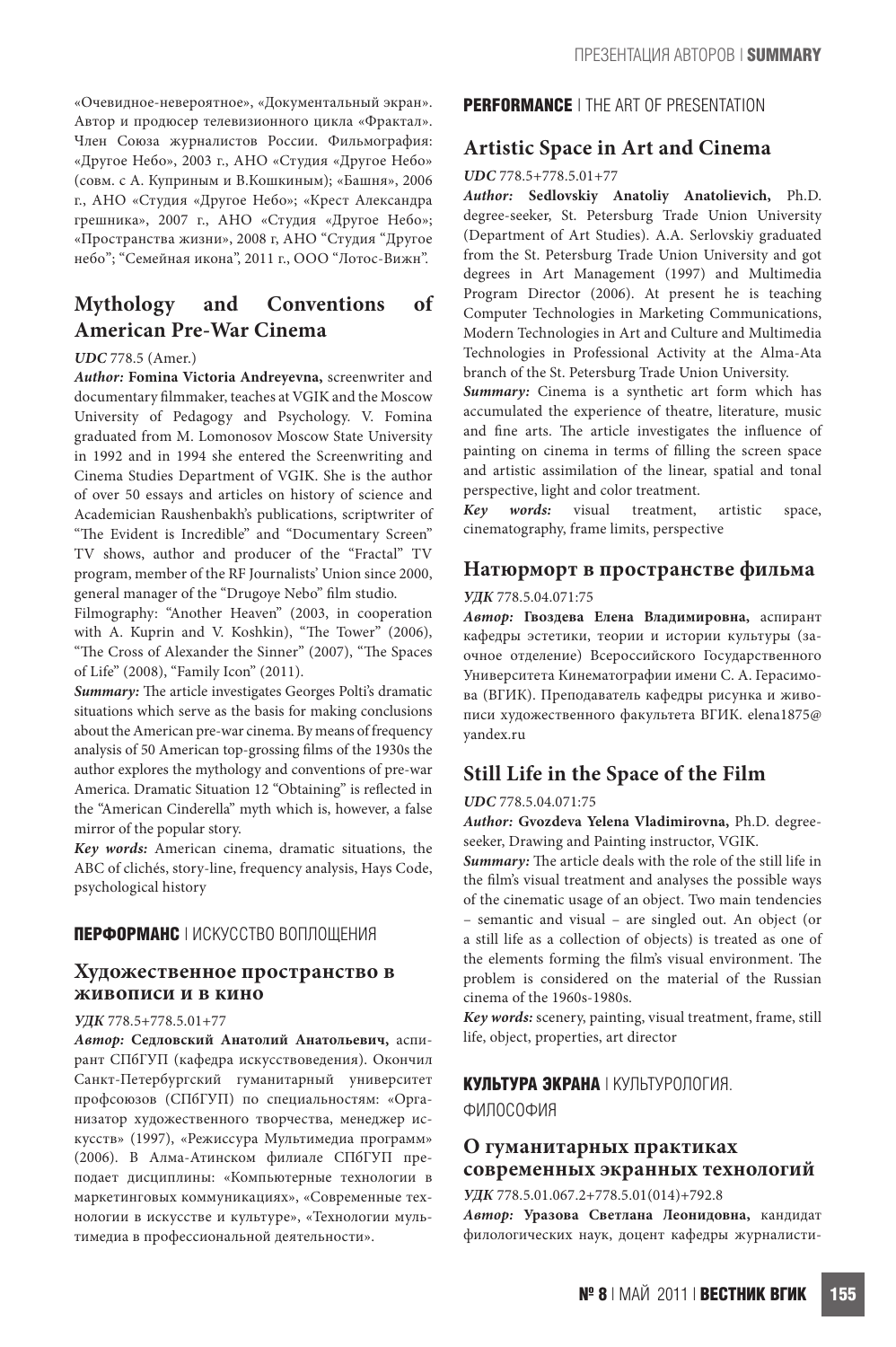#### **SUMMARY** | ПРЕЗЕНТАЦИЯ АВТОРОВ

ки и массовой коммуникации ФГОУ ДПО «Институт повышения квалификации работников телевидения и радиовещания»; главный редактор периодического научного журнала «Вестник ВГИК». Автор множества статей по технологическим, экономическим и гуманитарным аспектам развития индустрии электронных медиа Редактор книги М.И.Кривошеева «Международная стандартизация цифрового телевизионного вещания», получившей признание в России и за рубежом.

# **SCREEN CULTURE** | CULTUROLOGY. PHILOSOPHY

# **Humanitarian Practices in Modern Audiovisual Technologies**

#### *UDC* 778.5.01.067.2+778.5.01(014)+792.8

*Author:* **Urazova Svetlana Leonidovna,** PH.D. in Linguistics, assistant professor of the Chair of Journalism and Mass Media of the Institute of Advanced Training for Television and Radio Broadcasting Personnel, editor-in-chief of the "Vestnik VGIK" Journal. Svetlana Urazova is the author of a large number of articles on various technological, commercial and humanitarian aspects of electronic media published in media industry editions. She is the editor of the highly estimated book "International Standardization of Digital Television Broadcasting" by M.I.Krivosheyev.

*Summary:* The multimedia and multi-platform character of the modern media market as an attribute of contemporary reality has been expanding considerably the informative potential of the society in using various hardware based on audiovisual technologies. This, however, does not eliminate a number of contradictions in the sphere of humanitarian practices formed by mass media. The article explores the relationship between technological innovations and value systems in the context of the screen content which is growing at an exponential rate, and traces the dependence of humanitarian categories on social needs.

*Key words:* audiovisual technologies, humanitarian practices, audiovisual product, social needs, social development

# **МИРОВОЙ КИНОПРОЦЕСС** | АНАЛИЗ

# **Притча в самосознании мастеров мирового кино**

#### *УДК* 778.5.04.

*Автор:* **Тугуши Сосо Акакиевич,** кинорежиссер, кандидат искусствоведения, член Гильдии кинорежиссеров России.

## **INTERNATIONAL FILM PROCESS** | ANALYSIS

# **The Parable in the Work of World Film Masters**

*UDC* 778.5.04.

*Author:* **Tugushi Soso Akakiyevich,** film director, Ph.D in Art, member of the Russian Film Directors' Guild.

*Summary:* The article is devoted to the parable as a movie genre, its origins and reasons why many 20th century film directors from different national schools have turned to it. The author also gives the philosophic and aesthetical basis of this genre and its role in the evolution of cinematic thought.

*Key words:* parable, didactic and allegoric genre, crisis, identity, existentialist philosophy, the image of the 20th century

# **Киноискусство Ирана XX века (1900-1980 гг.)**

#### *УДК* 778.5 И (Иран)

*Автор:* **Ахмад Мирахорли** (Иран), преподаватель факультета искусства Тегеранского университета им. Ал Захра, аспирант кафедры эстетики, истории и теории культуры ВГИК. Тема диссертации - «Изобразительные особенности исторического кино Ирана»; научный руководитель - доктор искусствоведения, профессор Рейзен О.К., научный консультант доктор искусствоведения А.В. Свешников. amadmirakhorli@ yahoo.com

# **The Iranian Cinema of the 20th Century (1900-1980)**

#### *UDC* 778.5 И ( Iran)

*Author:* **Amad Mirakhorli** (Iran)**,** Al Sahra University (Tehran), tutor; Ph.D degree-seeker, VGIK (Russia). Thesis theme: "The Pictorial Peculiarities of Iranian Historical Films"; research advisor: O.K. Reizen, Sc.D.; supervisor: A.V. Sveshnikov, Sc.D.

*Summary:* In the first decade of the 20th century Iran saw the advent of cinema, a new art form which has had its ups and downs. But the real break-through in Iranian cinema reflecting the national character and the country's rich culture occurred only in the 1970s with the emergence of a new generation of filmmakers.

*Key words:* Iranian cinema, 20th century, shooting, film history, film production.

## **ТЕЛЕВИДЕНИЕ** | ЦИФРОВАЯ СРЕДА

# **Россиийское телевидение: противостояние матриц**

#### *УДК* 792.8+792.8.01.067.2

*Автор:* **Дзялошинский Иосиф Михайлович,** кандидат филологических наук, профессор Национального инновационного университета – Высшая школа экономики, член Российского комитета Программы ЮНЕСКО «Информация для всех», член Евразийской Академии телевидения и радио, член редакционного совета Российской коммуникативной ассоциации. Автор более 200 научных публикаций по проблемам политической коммуникации, теории и методике общественных отношений, журналистскому мастер